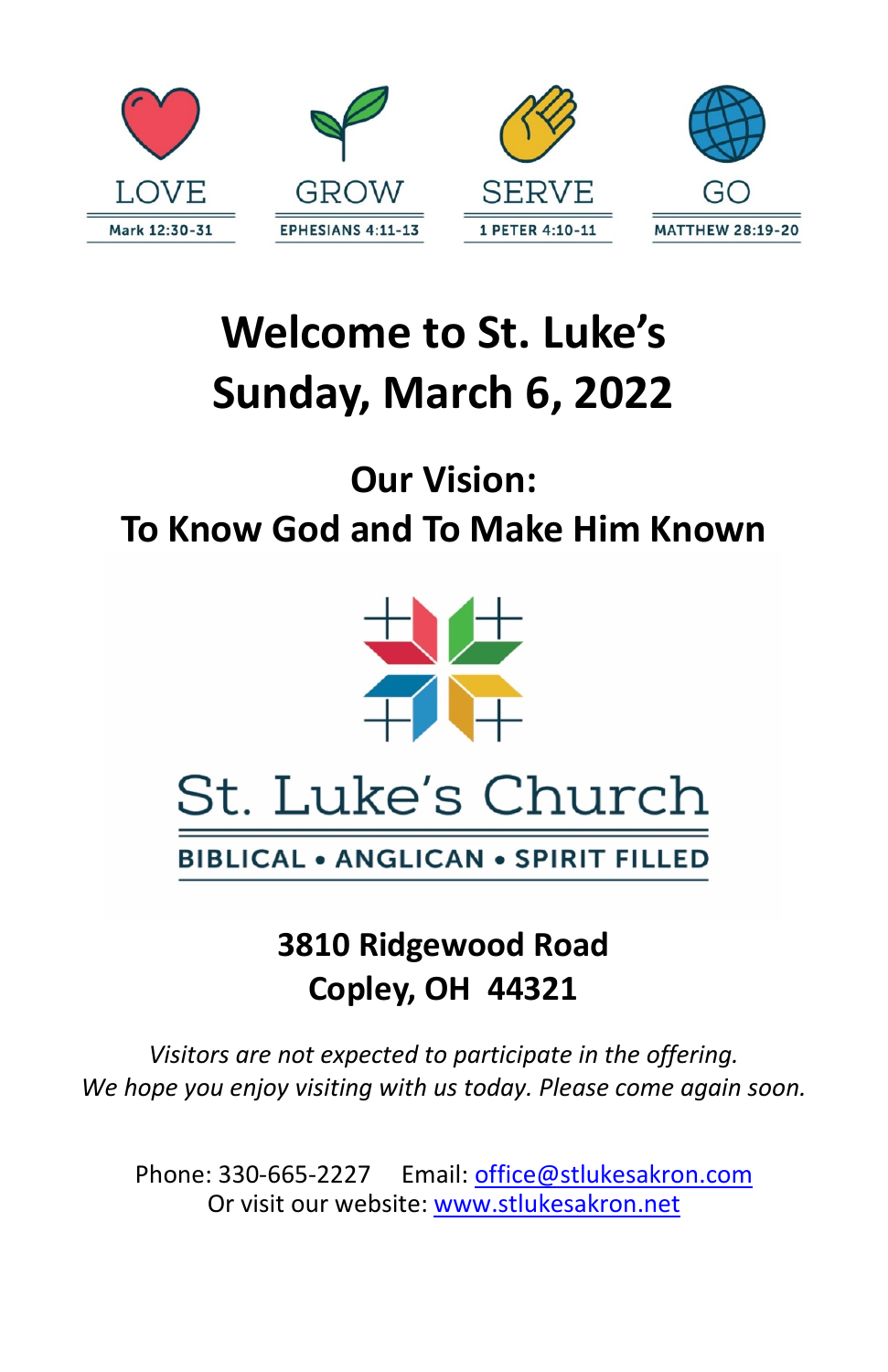#### **Processional Hymn**

#### **"Resurrecting"**

The head that once was crowned with thorns Is crowned with glory now The Savior knelt to wash our feet Now at his feet we bow

The one who wore our sin and shame Now robed in majesty The radiance of perfect love Now shines for all to see (Chorus)

 Chorus: Your name, your Name is victory All praise will rise to Christ our king

The fear that held us now gives way To him who is our peace His final breath upon the cross Is now alive in me (Chorus)

 Bridge: By your spirit I will rise from the ashes of defeat The resurrected king is resurrecting me In your name I come alive to declare your victory The resurrected king is resurrecting me

The tomb where soldiers watched in vain Was borrowed for three days His body there would not remain Our God has robbed the grave Our God has robbed the grave (Chorus)

Chris Brown | Mack Brock | Matthew Ntlele | Steven Furtick | Wade Joye© 2015 Music by Elevation Worship Publishing (Admin. by Essential Music Publishing LLC)CCLI License # 73146

#### **Welcome and Call to Worship**

Celebrant: Bless the Lord who forgives all our sins. **All: His mercy endures forever.**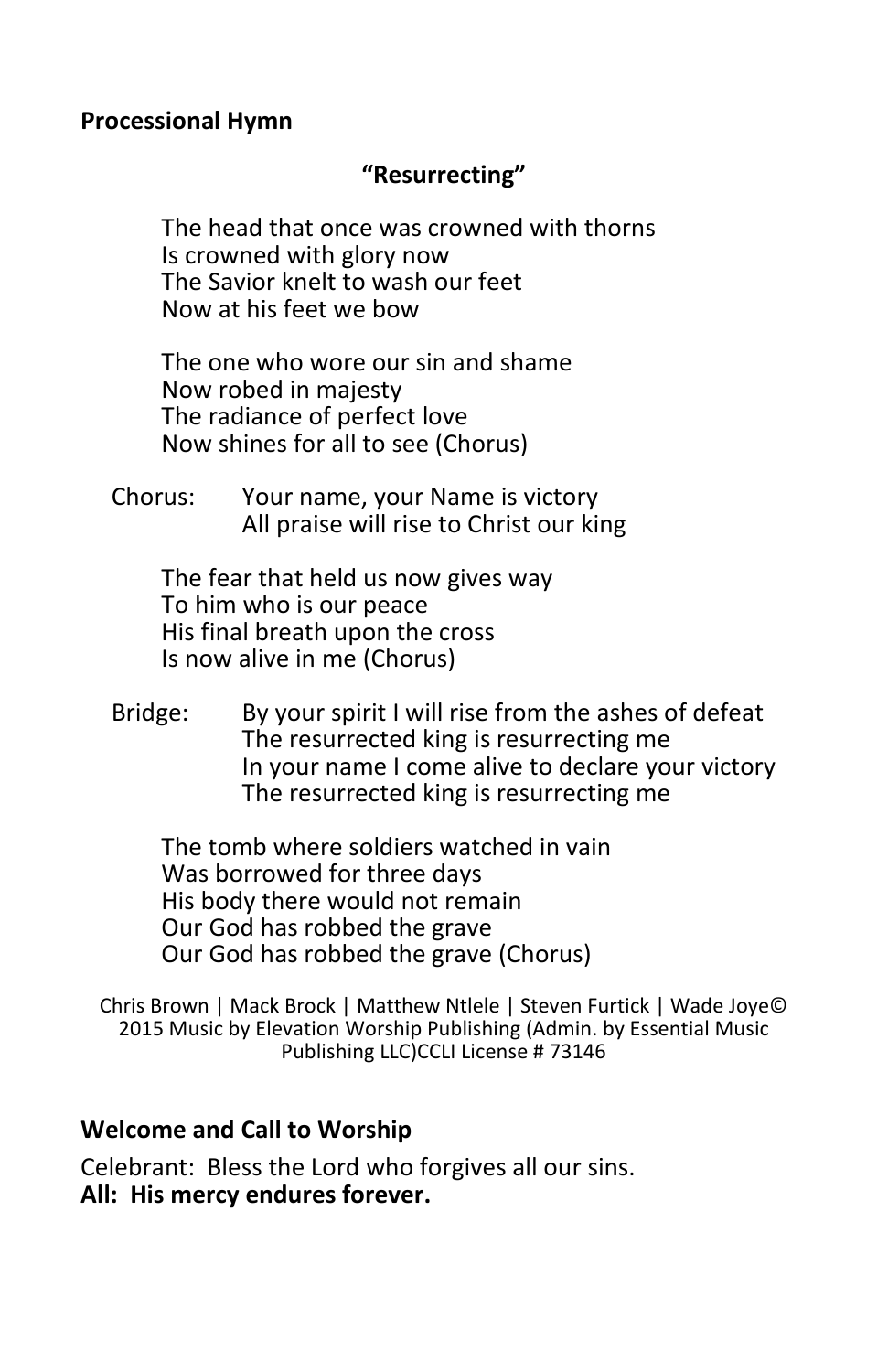## **Collect for Purity**

**All: Almighty God, to you all hearts are open, all desires known, and from you no secrets are hid: Cleanse the thoughts of our hearts by the inspiration of your Holy Spirit, that we may perfectly love you, and worthily magnify your holy Name; through Christ our Lord. Amen.**

## **The Summary of the Law**

Celebrant: Hear what our Lord Jesus Christ says: You shall love the Lord your God with all your heart and with all your soul and with all your mind. This is the first and great commandment.

And the second is like it: You shall love your neighbor as yourself. On these two commandments depend all the Law and the Prophets. (Matthew 22:37-40)

## **The Kyrie**

**All: Lord, have mercy upon us. Christ, have mercy upon us. Lord, have mercy upon us.**

#### **Collect of the Day**

Celebrant: The Lord be with you. **All: And with your spirit.**

Celebrant: Almighty God, whose blessed Son was led by the Spirit to be tempted by Satan: Come quickly to help us who are assaulted by many temptations, and, as you know the weaknesses of each of us, let each one find you mighty to save; through Jesus Christ your Son our Lord, who lives and reigns with you and the Holy Spirit, one God, now and forever. **All: Amen.**

#### **Praise and Worship**

# **"Better Is One Day"**

How lovely is your dwelling place, O Lord Almighty My soul longs and even faints for you For here my heart is satisfied within Your presence I sing beneath the shadow of your wings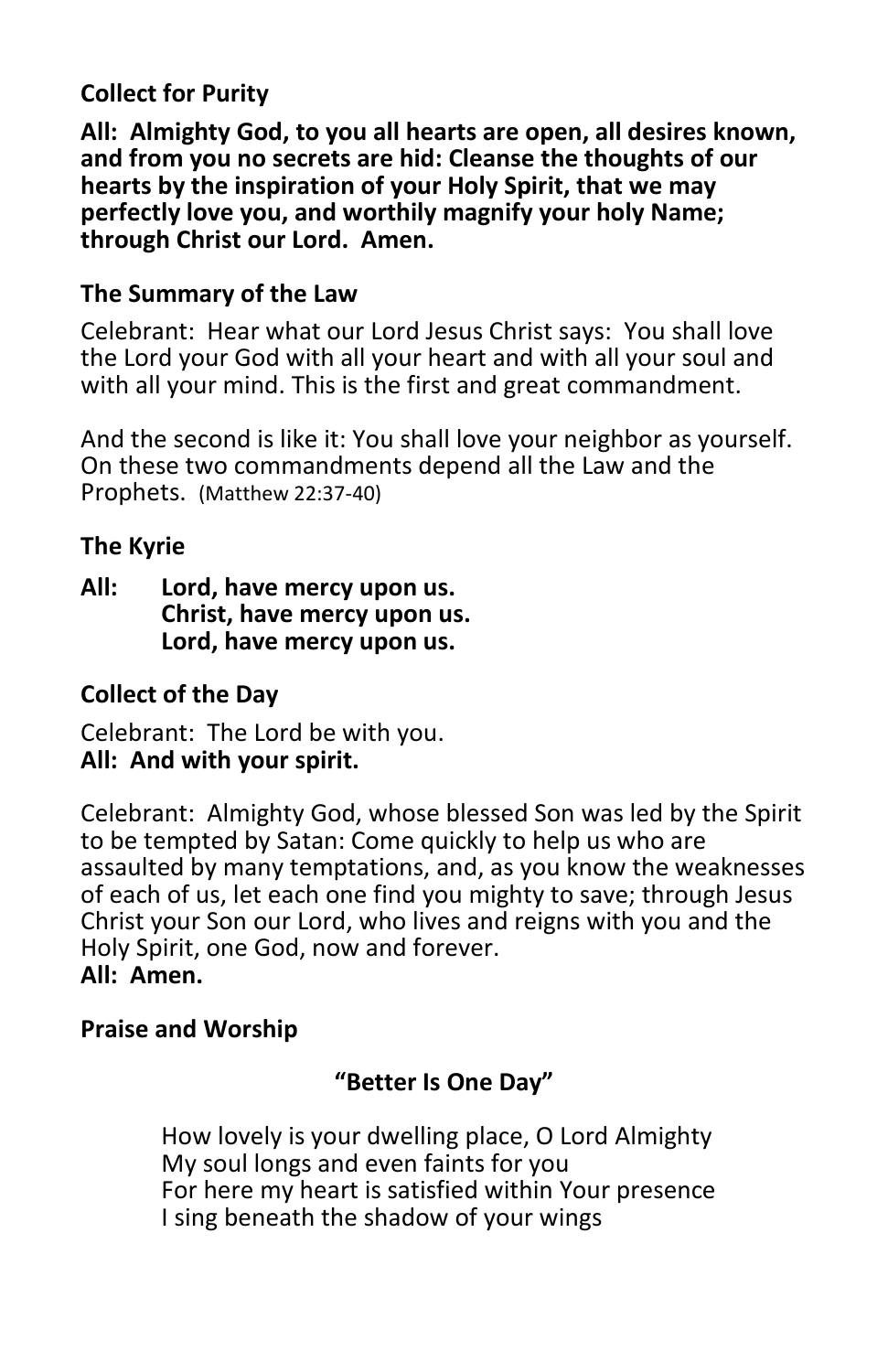Chorus: Better is one day in your courts Better is one day in your house Better is one day in your courts Than thousands elsewhere

One thing I ask and I would seek to see your beauty To find you in the place your glory dwells One thing I ask and I would seek to see your beauty To find you in the place your glory dwells (Chorus)

Bridge:

My heart and flesh cry out for you the living God Your Spirit's water for my soul I've tasted and I've seen, come once again to me I will draw near to you, I will draw near to you

 Tag: Better is one day, better is one day Better is one day than thousands elsewhere

Matt Redman © 1995 Thankyou Music CCLI License # 73146

#### **"I Love Your Presence"**

In the glory of your presence I find rest for my soul In the depths of your love I find peace, makes me whole

I love, I love, I love your presence I love, I love, I love your presence I love, I love, I love you Jesus! I love, I love, I love your presence.

Darren Clarke | Jessie Lane © 1999 Mercy / Vineyard Publishing CCLI License # 73146

#### **"No Longer Slaves"**

You unravel me with a melody You surround me with a song Of deliverance from my enemies Till all my fears are gone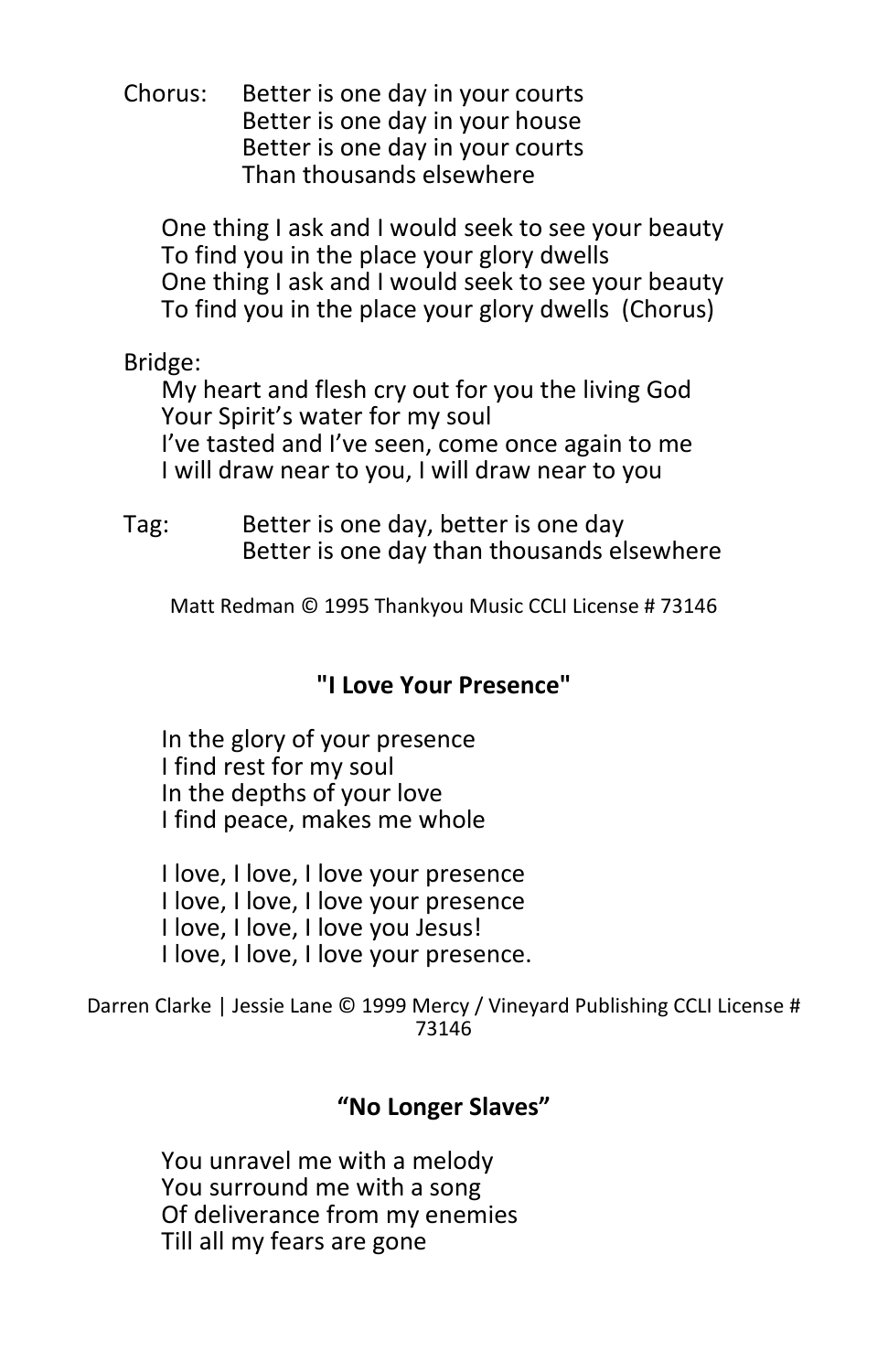Chorus: I'm no longer a slave to fear I am a child of God I'm no longer a slave to fear I am a child of God

From my mother's womb you have chosen me Love has called my name I've been born again into Your family Your blood flows through my veins

 Bridge: You split the sea so I could walk right through it My fears were drowned in perfect love You rescued me so I could stand and sing I am a child of God

Brian Johnson | Joel Case | Jonathan David Helser© 2014 Bethel Music Publishing CCLI# 73146

#### **Announcements**

#### **The Lessons**

Deuteronomy 26:1-11 Psalm 91 Romans 10:4-13

*At the end of each reading the lector says:* Lector: This is the word of the Lord. **All: Thanks be to God.** 

**The Gospel**

#### **Sung: Take my life and let it be, consecrated, Lord, to Thee. Take my moments and my days, Let them flow in ceaseless praise, Let them flow in ceaseless praise.**

David Shipps|Frances Ridley Havergal|Henri Abraham Cesar Malan© Words: Public Domain Music: 2006 Shipps, David CCLI# 73146

Deacon: Hear the Gospel of our Lord Jesus Christ according to Luke 4:1-13.

**All: Glory to You, Lord Christ.**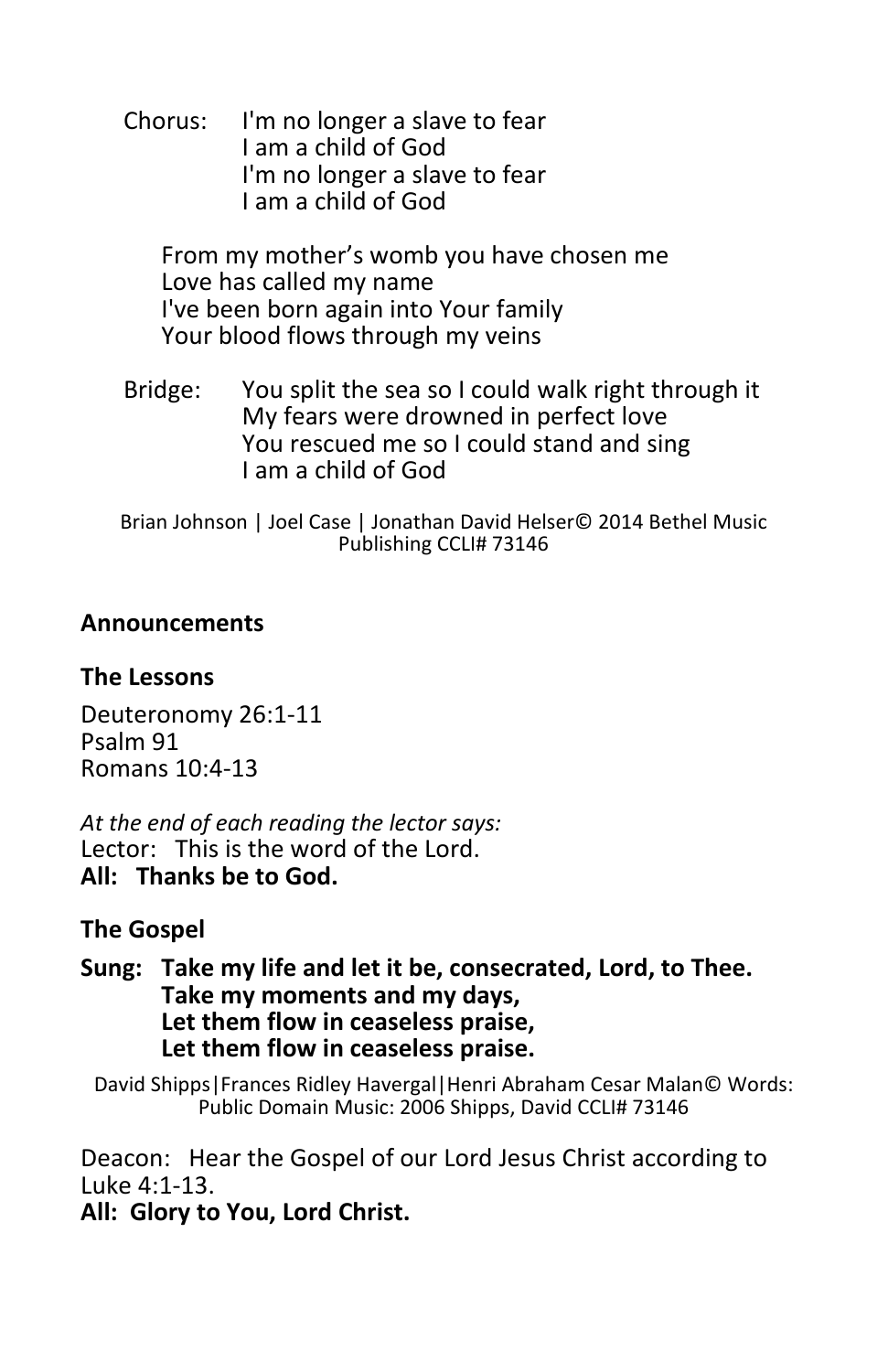*At the end of the reading:* Deacon: This is the Gospel of the Lord. **All: Praise to you, Lord Christ.**

#### **The Message**

#### **The Nicene Creed**

Celebrant: Let us confess our faith in the words of the Nicene Creed:

**All: We believe in one God, the Father, the Almighty, maker of heaven and earth, of all that is, seen and unseen.** 

**We believe in one Lord, Jesus Christ, the only Son of God, eternally begotten of the Father, God from God, Light from Light, true God from true God, begotten, not made, of one being with the Father. Through him all things were made.** 

**For us and for our salvation he came down from heaven: by the power of the Holy Spirit, he became incarnate from the Virgin Mary, and was made man. For our sake he was crucified under Pontius Pilate; he suffered death and was buried.** 

**On the third day he rose again in accordance with the Scriptures; He ascended into heaven and is seated at the right hand of the Father. He will come again in glory to judge the living and the dead, and his kingdom will have no end.** 

**We believe in the Holy Spirit, the Lord, the giver of life, who proceeds from the Father and the Son. With the Father and the Son, he is worshiped and glorified. He has spoken through the Prophets.** 

**We believe in one holy catholic and apostolic Church. We acknowledge one baptism for the forgiveness of sins. We look for the resurrection of the dead, and the life of the world to come. Amen.**

#### **The Prayers of the People**

Celebrant: Let us pray for the Church and for the world, saying, "hear our prayer." For the peace of the whole world, and for the well-being and unity of the people of God. Lord, in your mercy: **All: Hear our prayer.**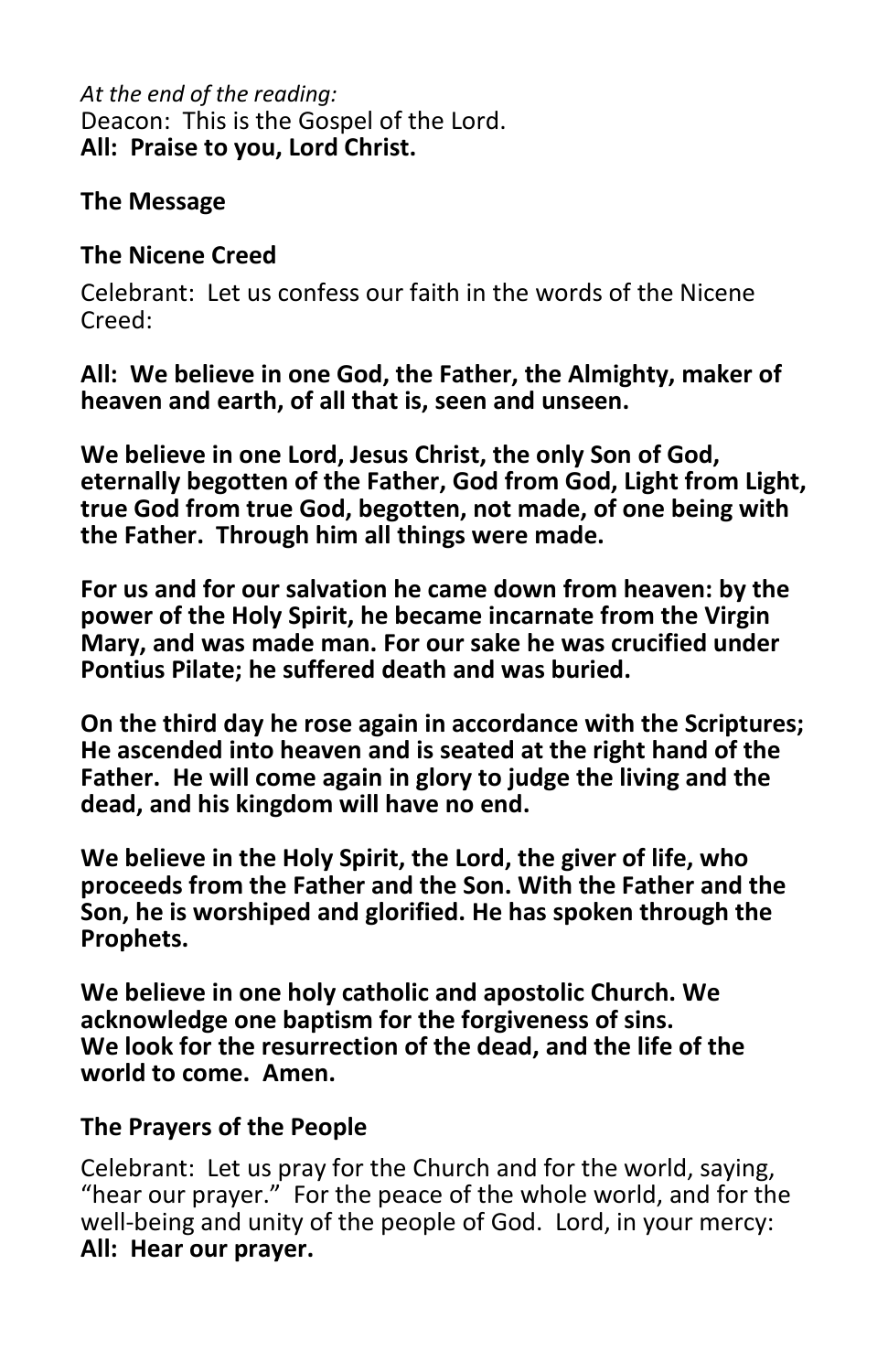Celebrant: For Foley Beach, our Archbishop, and Mark Engel, our Bishop, and for all the clergy and people of our Diocese and Congregation. Lord, in your mercy:

# **All: Hear our prayer.**

Celebrant: For all those who proclaim the Gospel at home and abroad; and for all who teach and disciple others. Lord, in your mercy:

#### **All: Hear our prayer.**

Celebrant: For our brothers and sisters in Christ who are persecuted for their faith. Lord, in your mercy: **All: Hear our prayer.** 

Celebrant: For our nation, for those in authority, and for all in public service. Lord, in your mercy: **All: Hear our prayer.** 

Celebrant: For all those who are in trouble, sorrow, need, sickness, or any other adversity. Lord, in your mercy: **All: Hear our prayer.** 

Celebrant: For all those who have departed this life in the certain hope of the resurrection, in thanksgiving let us pray. Lord, in your mercy:

#### **All: Hear our prayer.**

Celebrant: Heavenly Father, grant these our prayers for the sake of Jesus Christ, our only Mediator and Advocate, who lives and reigns with you in the unity of the Holy Spirit, one God, now and for ever.

#### **All: Amen.**

#### **The Confession and Absolution of Sin**

Celebrant: Let us humbly confess our sins to the Lord.

**All**: **Most merciful God, we confess that we have sinned against you in thought, word and deed, by what we have done, and by what we have left undone. We have not loved you with our whole heart; we have not loved our neighbors as ourselves. We are truly sorry and we humbly repent.**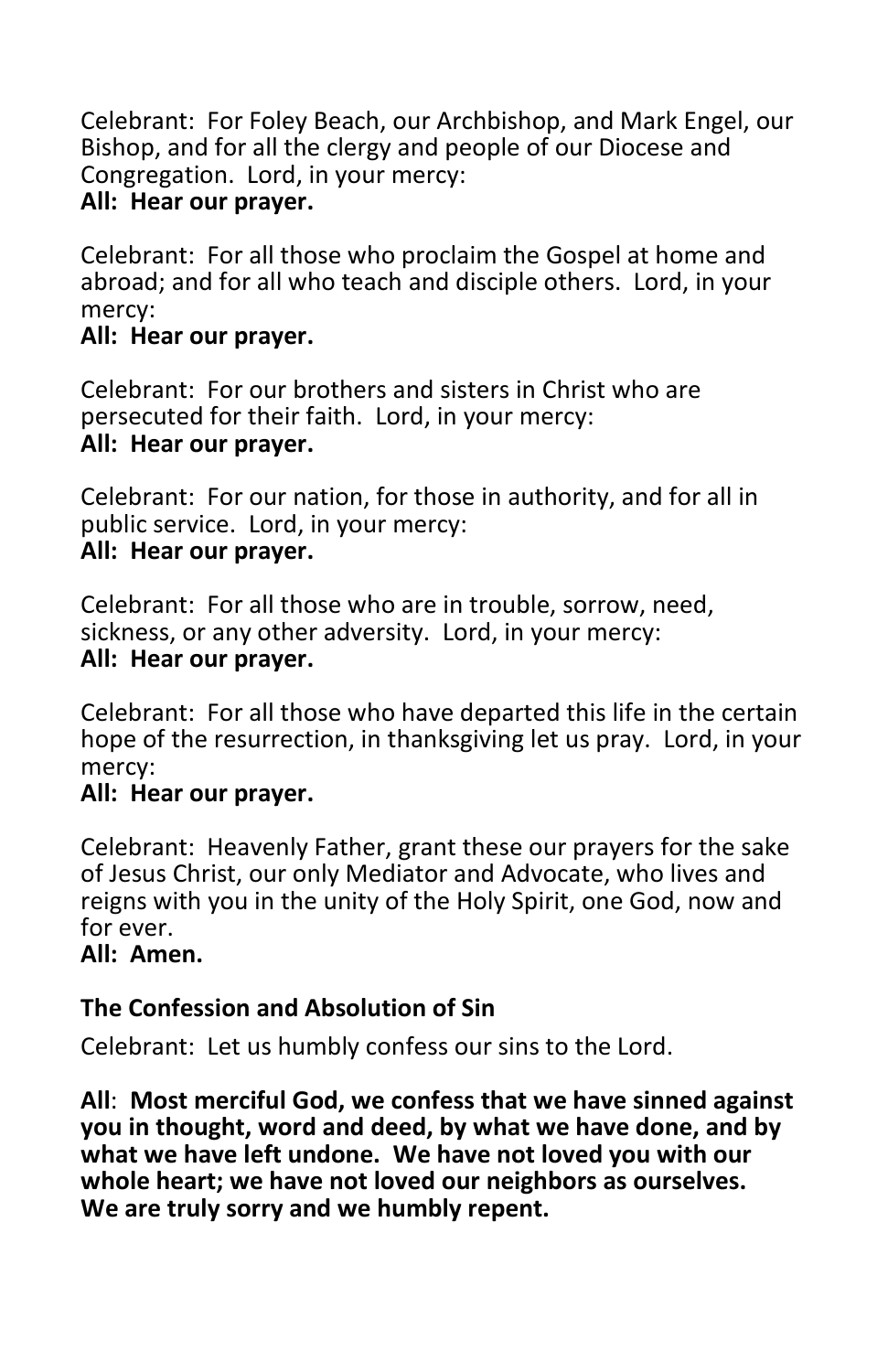**For the sake of your Son Jesus Christ, have mercy on us and forgive us; that we may delight in your will, and walk in your ways, to the glory of your Name. Amen.**

Celebrant: Almighty God, our heavenly Father, who in his great mercy has promised forgiveness of sins to all those who sincerely repent and with true faith turn to him, have mercy upon you, pardon and deliver you from all your sins, confirm and strengthen you in all goodness, and bring you to everlasting life; through Jesus Christ our Lord. **All: Amen.**

#### **The Comfortable Words**

Celebrant: Hear the Word of God to all who truly turn to him. Come to me, all who labor and are heavy laden, and I will give you rest. (Matthew 11:28)

God so loved the world, that he gave his only begotten Son, that whoever believes in him should not perish but have eternal life. (John 3:16)

The saying is trustworthy and deserving of full acceptance, that Christ Jesus came into the world to save sinners. (I Timothy 1:15)

If anyone sins, we have an advocate with the Father, Jesus Christ the righteous. He is the propitiation for our sins, and not for ours only but also for the sins of the whole world. (I John 2:1-2)

#### **The Offertory** *(Tithes and offerings are collected at this time)*

Celebrant: Do not neglect to do good and to share what you have, for such sacrifices are pleasing to God. (Hebrews 13:16)

#### **"Your Nature"**

You bring life to the barren places Light to the darkest spaces God it's Your nature You bring joy to the broken hearted Hope to the ones who've lost it God it's Your nature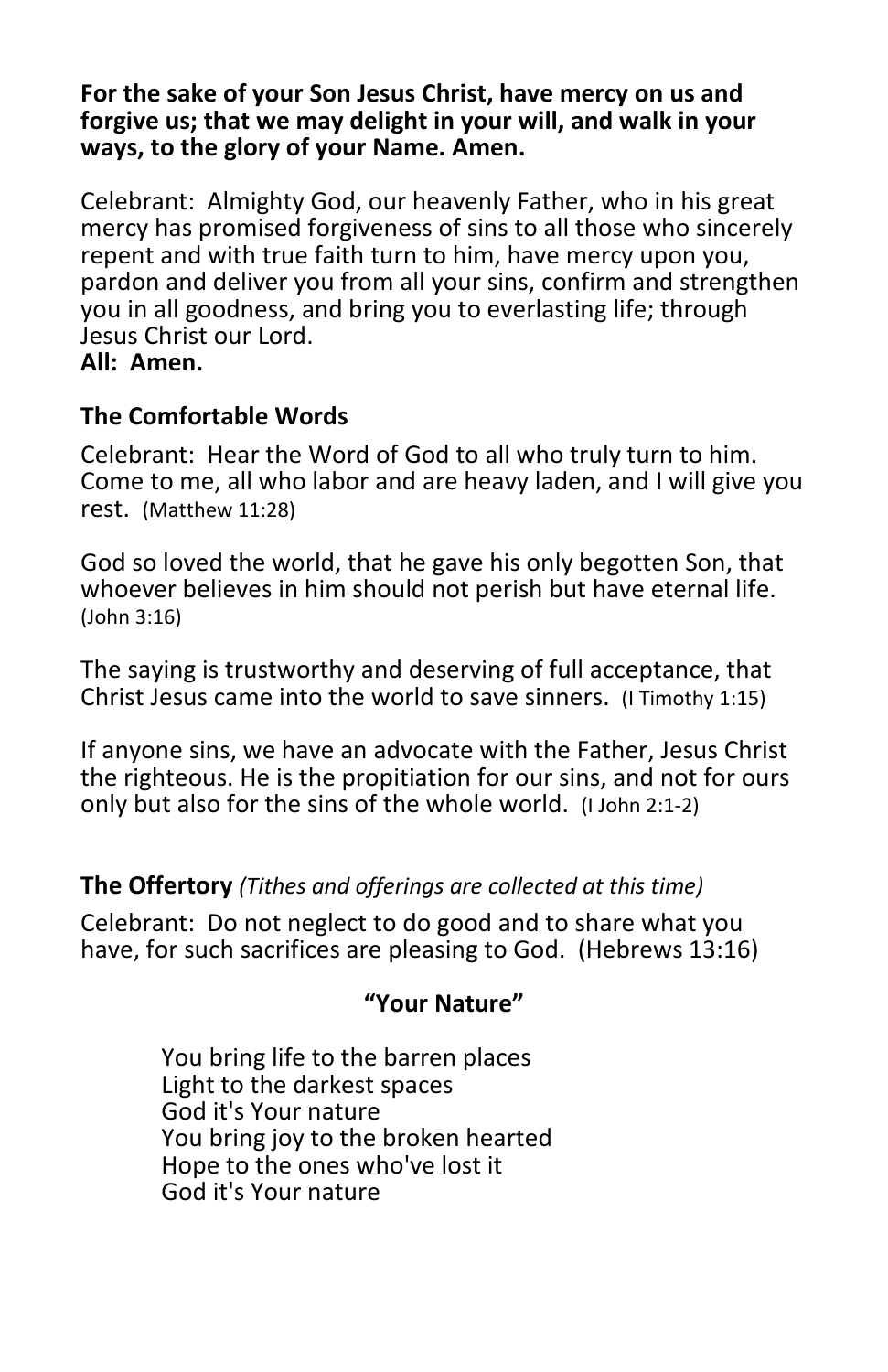Chorus: There is no desert that Your streams can't run to There are no ruins that Your love won't make new You tell the wasteland that it will bloom again 'Cause it's Your nature

> You will restore the years that shame has stolen You keep the promises that You have spoken I know this wasteland will be whole again 'Cause it's Your nature

You bring peace to the war inside us Speak and all fear is silenced God it's Your nature You bring joy to the broken-hearted Hope to the ones who've lost it God it's Your nature

Bridge: Sing out O barren woman Sing out O broken man Stretch out your hands Believing this is your promised land Break out of disappointment Break out of hopelessness Stretch out your hands Believing this is your promised land

Charles Starling | Hank Bentley | Jacob Sooter | Kari Jobe © 2020 Capitol CMG Amplifier, Capitol CMG Paragon, Every Square Inch, Kari Jobe Carnes Music, Starling And Starling Publishing, Worship Together Music, Just When Publishing, So Essential Tunes CCLI License # 73146

#### **Doxology**

**Sung: Praise God from whom all blessings flow Praise Him all creatures here below Praise him above ye heavenly host Praise Father, Son, and Holy Ghost. Amen.**

Louis Bourgeois | Thomas Ken © Words & Music: Public Domain Music CCLI# 73146

Celebrant: All things come of you, O Lord. **All: And of Your own have we given You.**

#### **The Great Thanksgiving**

*(We invite all baptized Christians to join us at the Lord's table.)*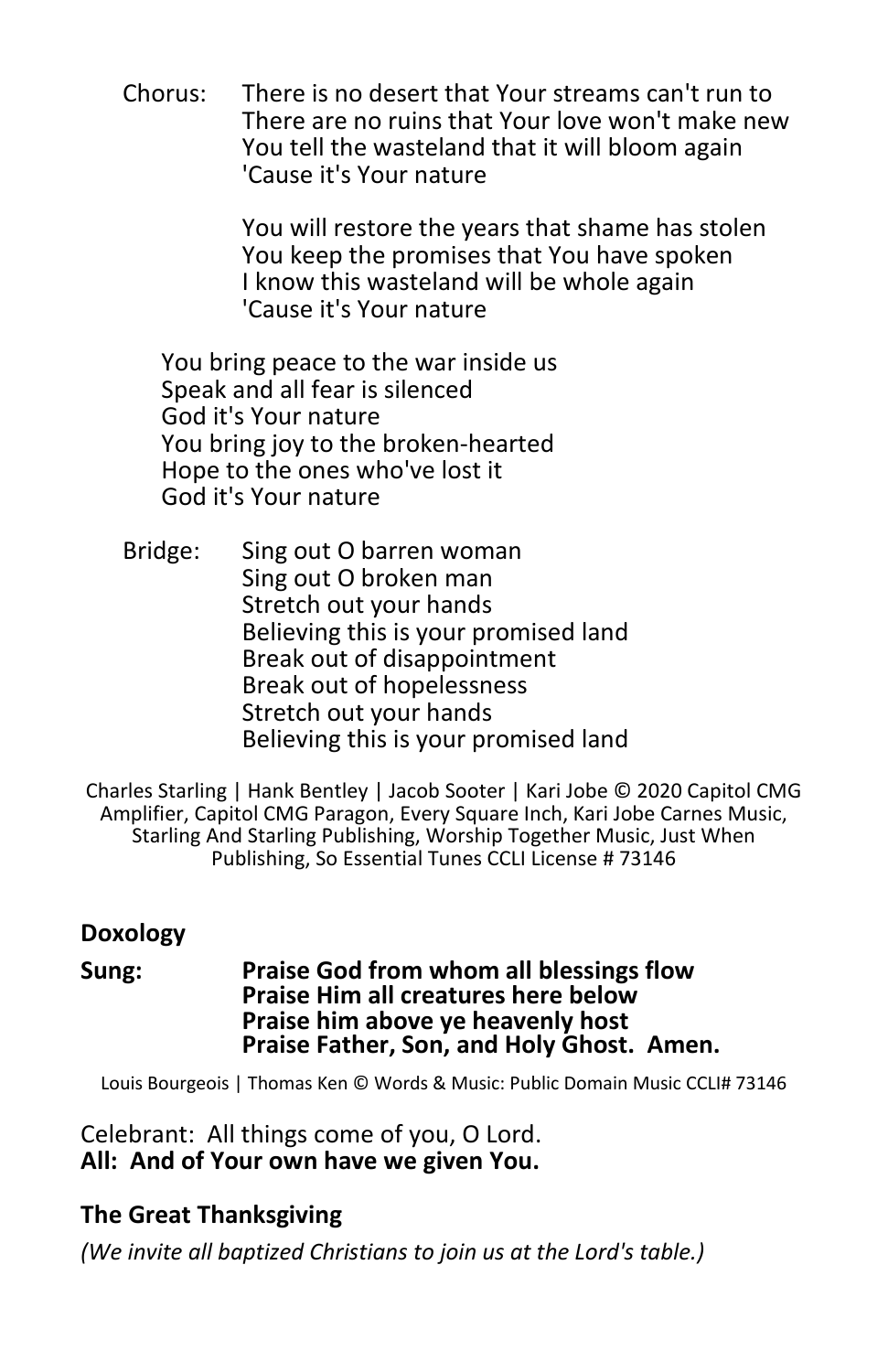Celebrant: The Lord be with you. **All: And with your spirit.**

Celebrant: Lift up your hearts. **All: We lift them up to the Lord.**

Celebrant: Let us give thanks to the Lord our God. **All: It is right to give him thanks and praise.**

Celebrant: It is right, our duty and our joy, always and everywhere to give thanks to you, Father Almighty, Creator of heaven and earth.

You bid your faithful people cleanse their hearts and prepare with joy for the Paschal feast; that, fervent in prayer and in works of mercy, and renewed by your Word and Sacraments, they may come to the fullness of grace which you have prepared for those who love you.

Therefore, we praise you, joining our voices with Angels and Archangels and with all the company of heaven, who forever sing this hymn to proclaim the glory of your Name:

#### **The Sanctus**

**All: Holy, Holy, Holy, Lord, God of power and might, Heaven and earth are full of Your glory. Hosanna in the highest. Blessed is He who comes in the name of the Lord, Hosanna in the highest!**

Celebrant: Holy and gracious Father: In your infinite love you made us for yourself; and when we had sinned against you and become subject to evil and death, you, in your mercy, sent your only Son into the world for our salvation.

By the Holy Spirit and the Virgin Mary he became flesh and dwelt among us. In obedience to your will, he stretched out his arms upon the cross and offered himself once for all, that by his suffering and death we might be saved.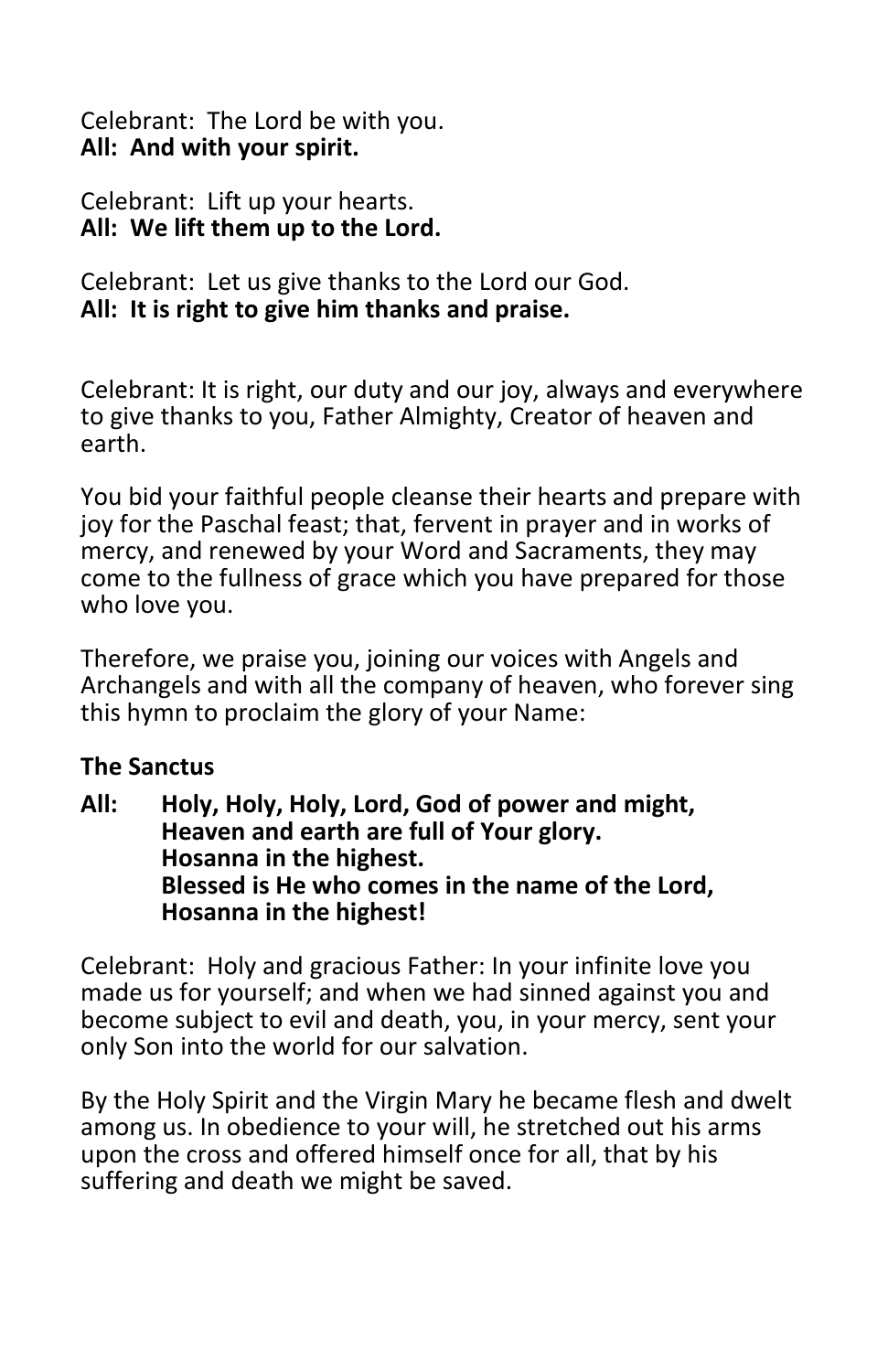By his resurrection he broke the bonds of death, trampling Hell and Satan under his feet. As our great high priest, he ascended to your right hand in glory; that we might come with confidence before the throne of grace.

On the night that he was betrayed, our Lord Jesus Christ took bread; and when he had given thanks, he broke it, and gave it to his disciples, saying, "Take, eat; this is my Body which is given for you: Do this in remembrance of me."

Likewise, after supper, Jesus took the cup, and when he had given thanks, he gave it to them, saying, "Drink this, all of you; for this is my Blood of the New Covenant, which is shed for you, and for many, for the forgiveness of sins: Whenever you drink it, do this in remembrance of me."

Celebrant or Deacon: Therefore, according to his command, O Father:

#### **All: We remember his death. We proclaim his resurrection. We await his coming in glory.**

Celebrant: We celebrate the memorial of our redemption, O Father, in this sacrifice of praise and thanksgiving, and we offer you these gifts. Sanctify them by your Word and Holy Spirit to be for your people the Body and Blood of your Son Jesus Christ.

Sanctify us also, that we may worthily receive this holy sacrament, and be made one body with him, so that he may dwell in us and we in him. And bring us with all your saints into the fullness of your heavenly kingdom, where we shall see our Lord: **All: Face to Face.**

All this we ask through your Son Jesus Christ: By him, and with him, and in him, in the unity of the Holy Spirit, all honor and glory is yours, Almighty Father, now and forever. **All: Amen.**

Celebrant: And now as our Savior Christ has taught us, we are bold to pray: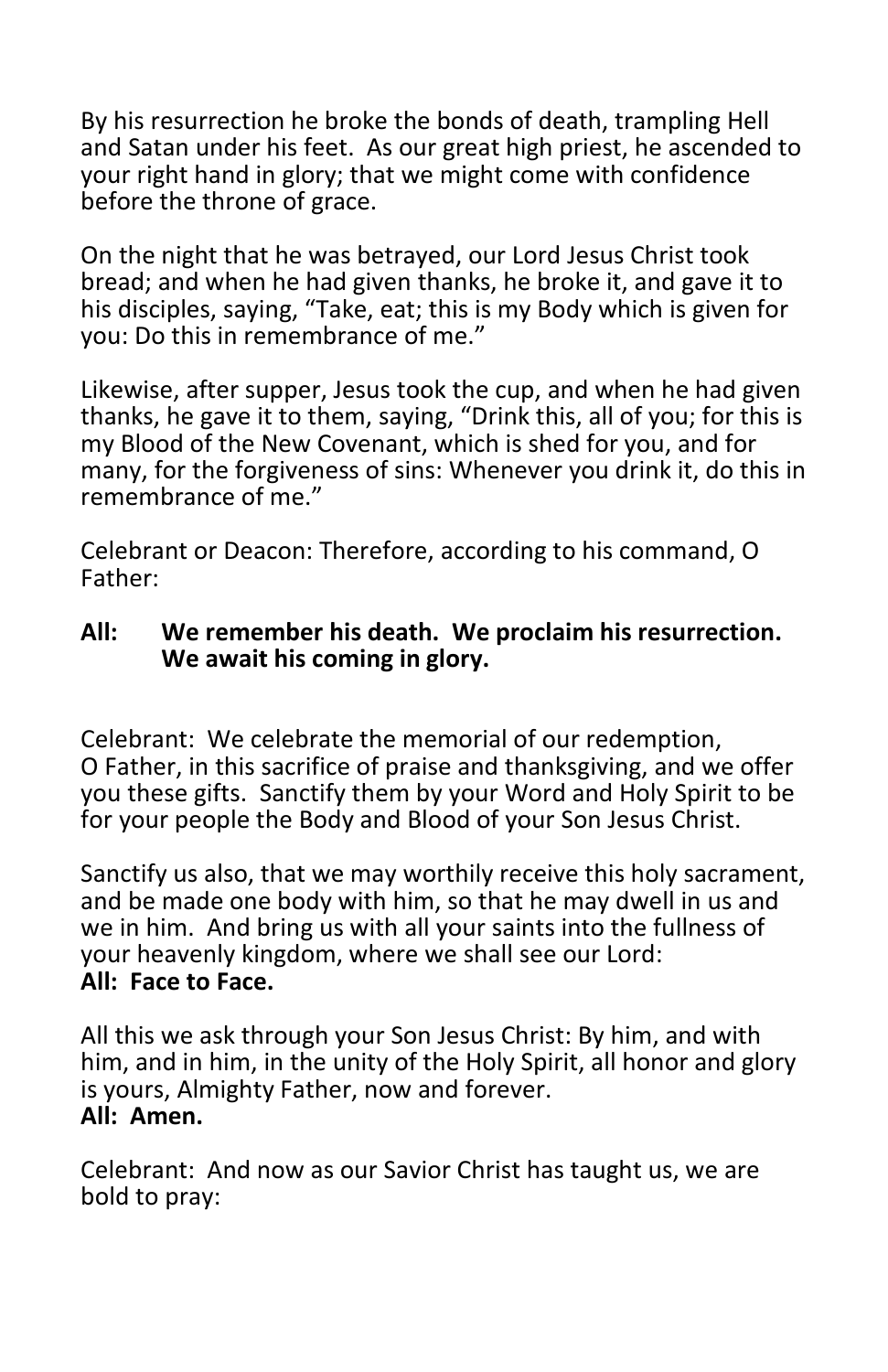**All: Our Father Who art in Heaven, hallowed be Thy name Thy kingdom come, Thy will be done On earth as in heaven Give us this day our daily bread, And forgive us our trespasses As we forgive those who trespass against us And lead us not into temptation, but deliver us from evil For Thine is the kingdom the power and the glory Forever and ever. Amen.**

#### **The Breaking of the Bread**

Celebrant: Every time we eat this bread and drink this cup **All: We proclaim the Lord's death until he comes.**

**The Prayer of Humble Access**

**All: We do not presume to come to this, your table, O merciful Lord, trusting in our own righteousness, but in your abundant and great mercies.** 

**We are not worthy so much as to gather up the crumbs under your table; but you are the same Lord, whose character is always to have mercy.** 

**Grant us, therefore, gracious Lord, so to eat the flesh of your dear Son Jesus Christ, and to drink his blood, that our sinful bodies may be made clean by his body, and our souls washed through his most precious blood, and that we may evermore dwell in him, and he in us. Amen.**

Celebrant: The gifts of God, for the people of God. Take them in remembrance that Christ died for you, and feed on him in your hearts by faith with thanksgiving.

Celebrant: The Body of Christ, the Bread of Heaven. The Blood of Christ, the Cup of Salvation.

#### **Sung: Jesus, Lamb of God, have mercy on us. Jesus, bearer of our sins, have mercy on us. Jesus, redeemer of the world, give us your peace.**

Betty Carr Pulkingham | Book of Common Prayer © Words: Public Domain Music: 1974, 1975 Celebration CCLI License # 73146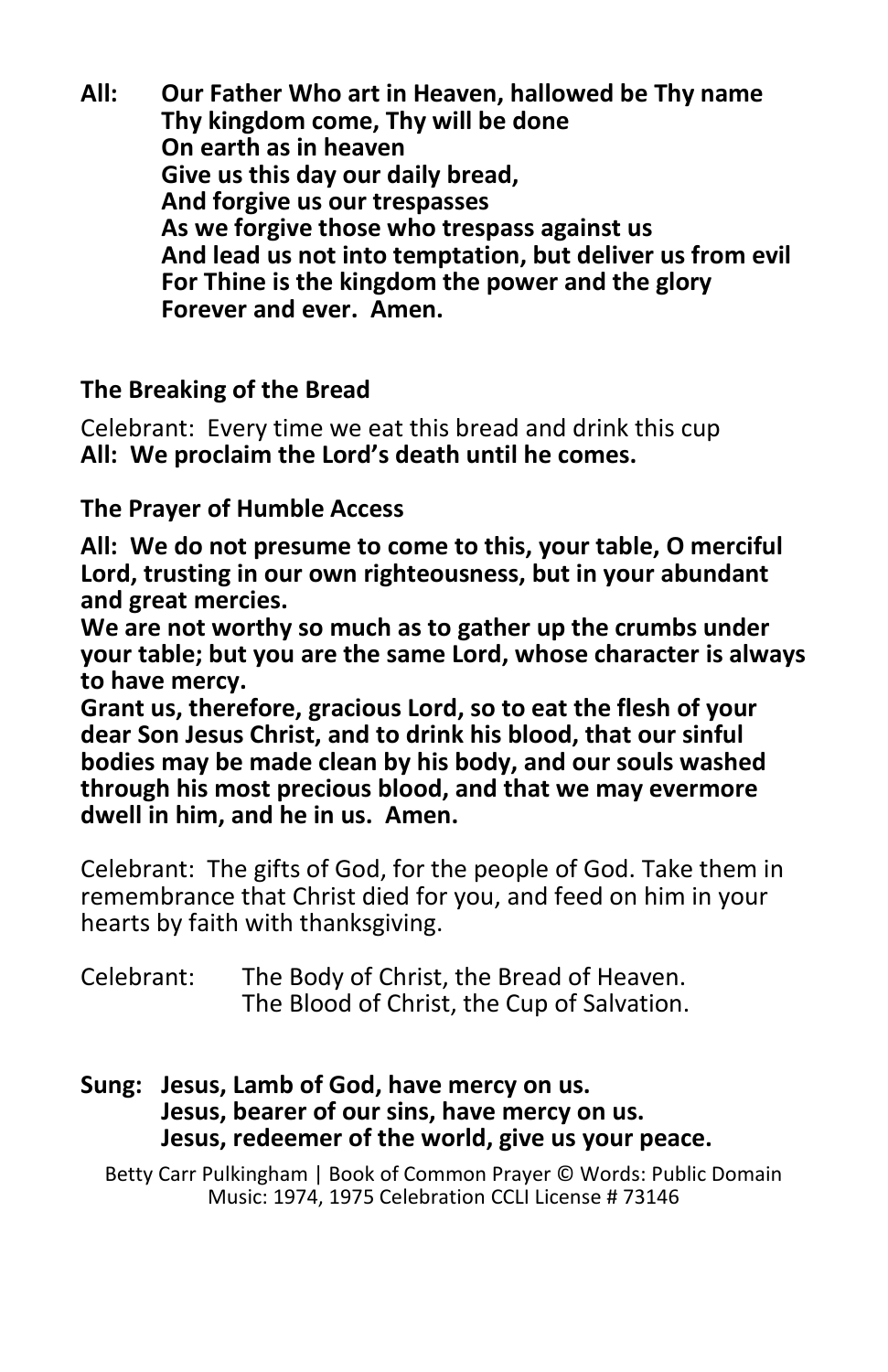#### **Music During Communion**

#### **"Your Love Is Extravagant"**

Your love is extravagant Your friendship is intimate I find I'm moving to the rhythms of Your grace Your fragrance is intoxicating In our secret place Your love is extravagant

- Chorus: Spread wide in the arms of Christ Is the love that covers sin No greater love have I ever known You considered me a friend Capture my heart again
- Ending: Your love is extravagant Your love is extravagant Your love is extravagant

Darrell Evans © 1998 Integrity's Hosanna! Music CCLI License # 73146

#### **"The Power Of Your Love"**

Lord I come to You let my heart be changed renewed Flowing from the grace that I found in You And Lord I've come to know the weaknesses I see in me Will be stripped away by the pow'r of Your love

Chorus: Hold me close let Your love surround me Bring me near draw me to Your side And as I wait I'll rise up like the eagle And I will soar with You, Your Spirit leads me on In the pow'r of Your love

Lord unveil my eyes let me see You face to face The knowledge of Your love as You live in me Lord renew my mind as Your will unfolds in my life In living ev'ry day by the pow'r of Your love

Geoff Bullock © 1992 Geoff Bullock Music CCLI License # 73146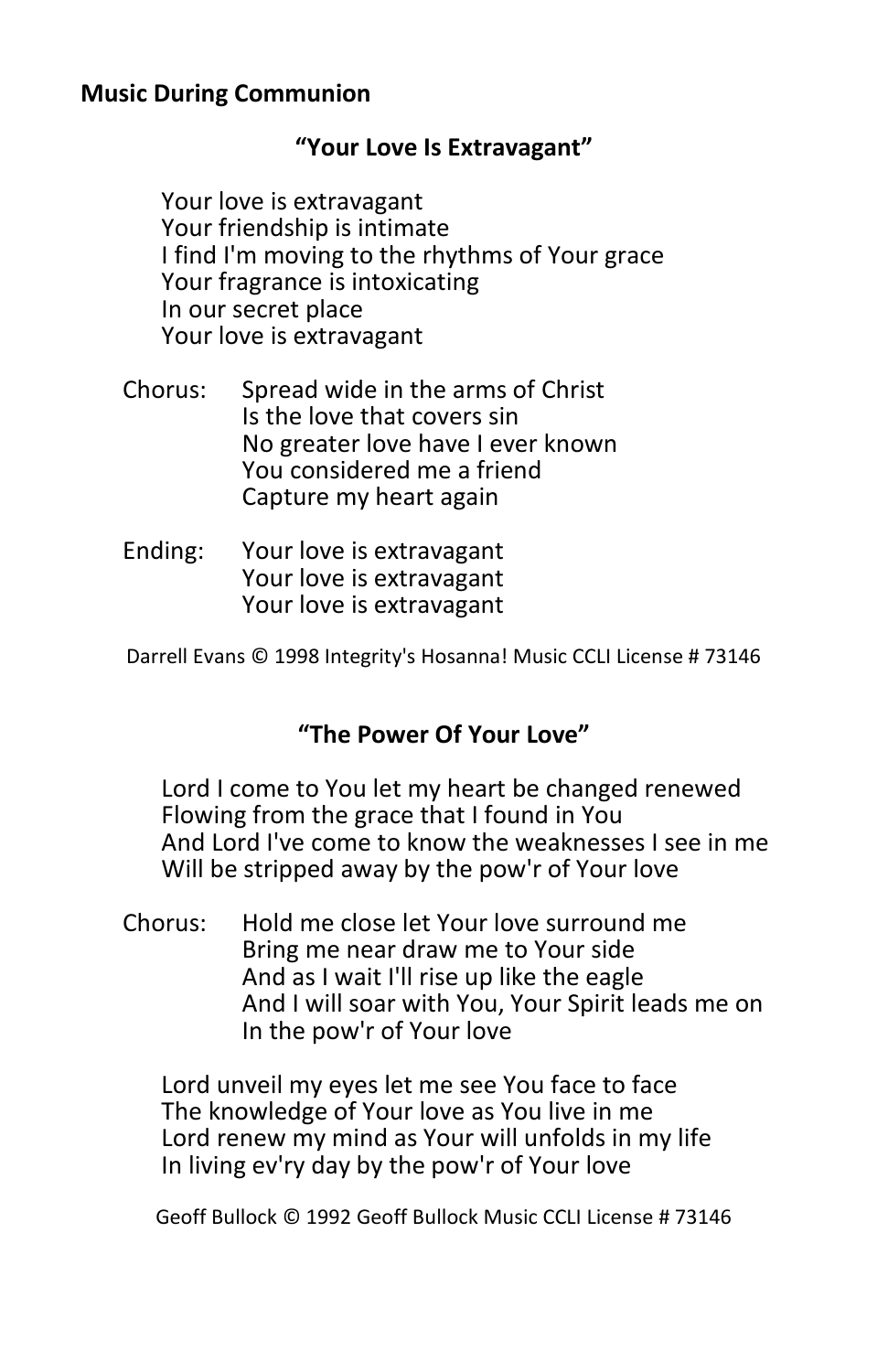**Post Communion Prayer**

**All: Heavenly Father, we thank you for feeding us with the spiritual food of the most precious Body and Blood of your Son our Savior Jesus Christ; and for assuring us in these holy mysteries that we are living members of the Body of your Son, and heirs of your eternal kingdom.** 

**And now, Father, send us out into the world to do the work you have given us to do, to love and serve you as faithful witnesses of Christ our Lord. To him, to you, and to the Holy Spirit, be honor and glory, now and forever. Amen.**

Celebrant: All our problems **All: We send to the cross of Christ**

Celebrant: All our difficulties **All: We send to the cross of Christ**

Celebrant: All the devil's works **All: We send to the cross of Christ**

Celebrant: And all of hopes **All: We set on the risen Christ**

**The Blessing**

**The Recessional** 

#### **"One Thing Remains"**

Higher than the mountains that I face Stronger than the power of the grave Constant through the trial and the change One thing remains, one thing remains

 Chorus: Your love never fails, never gives up Never runs out on me [3x]

On and on and on and on it goes It overwhelms and satisfies my soul And I never, ever, have to be afraid One thing remains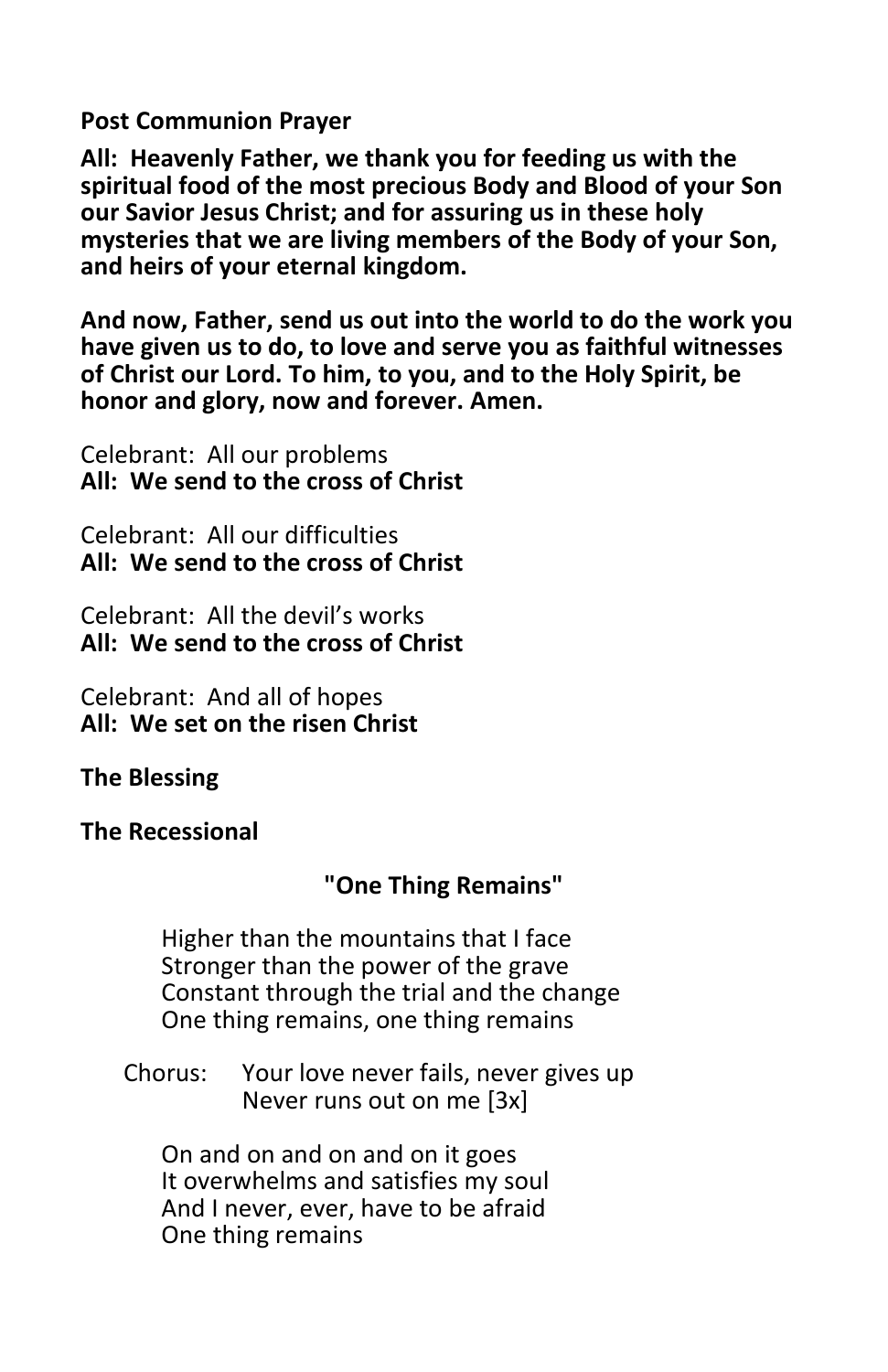#### Bridge: In death, In life, I'm confident and covered by The power of Your great love My debt is paid there's nothing that can separate My heart from Your great love

Brian Johnson | Christa Black Gifford | Jeremy Riddle © 2010 ChristaJoy Music Publishing, Mercy / Vineyard Publishing, Bethel Music Publishing CCLI License # 73146

#### **The Dismissal**

Deacon: Let us go forth in the Name of Christ. **All: Thanks be to God.**

#### **The Peace**

Deacon:The Peace of the Lord be always with you. **All: And with your spirit.**

Deacon: Exchange with one another the Lord's Peace.

**Readings for March 13: Genesis 15:1-12, 17-18, Psalm 27, Philippians 3:17-4:1, Luke 13:22-35**